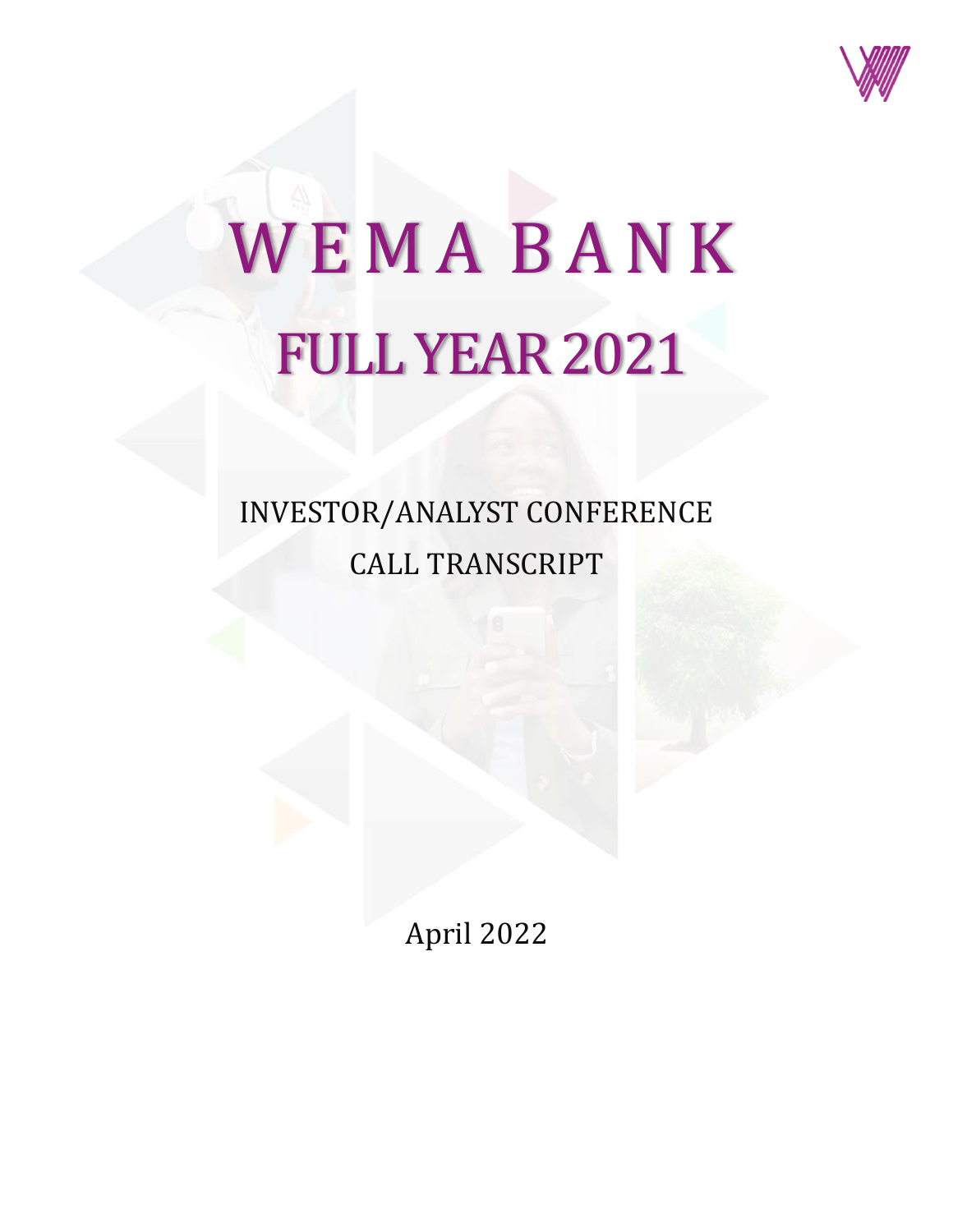Start of Recording

- FEMI: Good afternoon and welcome to the 2021 Wema Bank Analysts and Investors Conference Call. My name is Femi Akinfolarin, and I will be moderating this session. The presentation that we will be showing to you today has already been shared with everybody earlier today. We had also published the financials in the dailies earlier in the week. So, all these information is already in the public domain. At the end of the presentation, we will be taking Q&A and you will be required to just put your questions into the chat box on Zoom. We will make sure that all questions are responded to by the management of the bank. I will now handover to the Managing Director/CEO of the bank, Mr Ademola Adebise to take us through the presentation itself. Thank you.
- ADEMOLA: Good afternoon, ladies, and gentlemen. Welcome to the Wema Bank FY 2021 Analysts and Investors Conference Call. My name is Ademola Adebise, the MD Wema Bank Plc. I am being joined today by my colleagues, Moruf Oseni, Deputy Managing Director, Wole Akinleye, Executive Director, Corporate and Southwest Business, Wole Ajimisinmi, Executive Director Lagos Business, Emeka Obiagwu, Executive Director North and Southeast Business, Tunde Mabawonku, Chief Finance Office, Sylvanus Enenche, Chief Risk Officer and Funmilayo Falola who supervises Marketing Communications and Investor Relations function.

During this call, we will discuss our FY 2021 business performance and cover the outlook for 2022. Statement or comments on the outlook will be based on expectations as of today, actual events and results will differ materially due to the several risks and uncertainties. The bank continues its strong growth trajectory as we see during this presentation. We continue to push on our ambitions, corporate goals, and we have grown our asset base over the last two years while increasing our profitability by 108% in 2021. Our digital play is defining the market. Our improved financial performance is supported by efficient balance sheet management. We have seen strong growth across all parameters including high net interest income and non-interest income. Our efficient ratios have improved significantly.

We have also seen strong growth in profitability; we were intentional about driving down costs and improving our profitability ratios. Our cost of funds declined by 24.9% to about 3.25%, and our cost to income ratio improved to 78% from 83.8% last year. Despite the very challenging environment, we recorded a very decent performance, and this is largely because we improved the efficiency of our balance sheet. There was a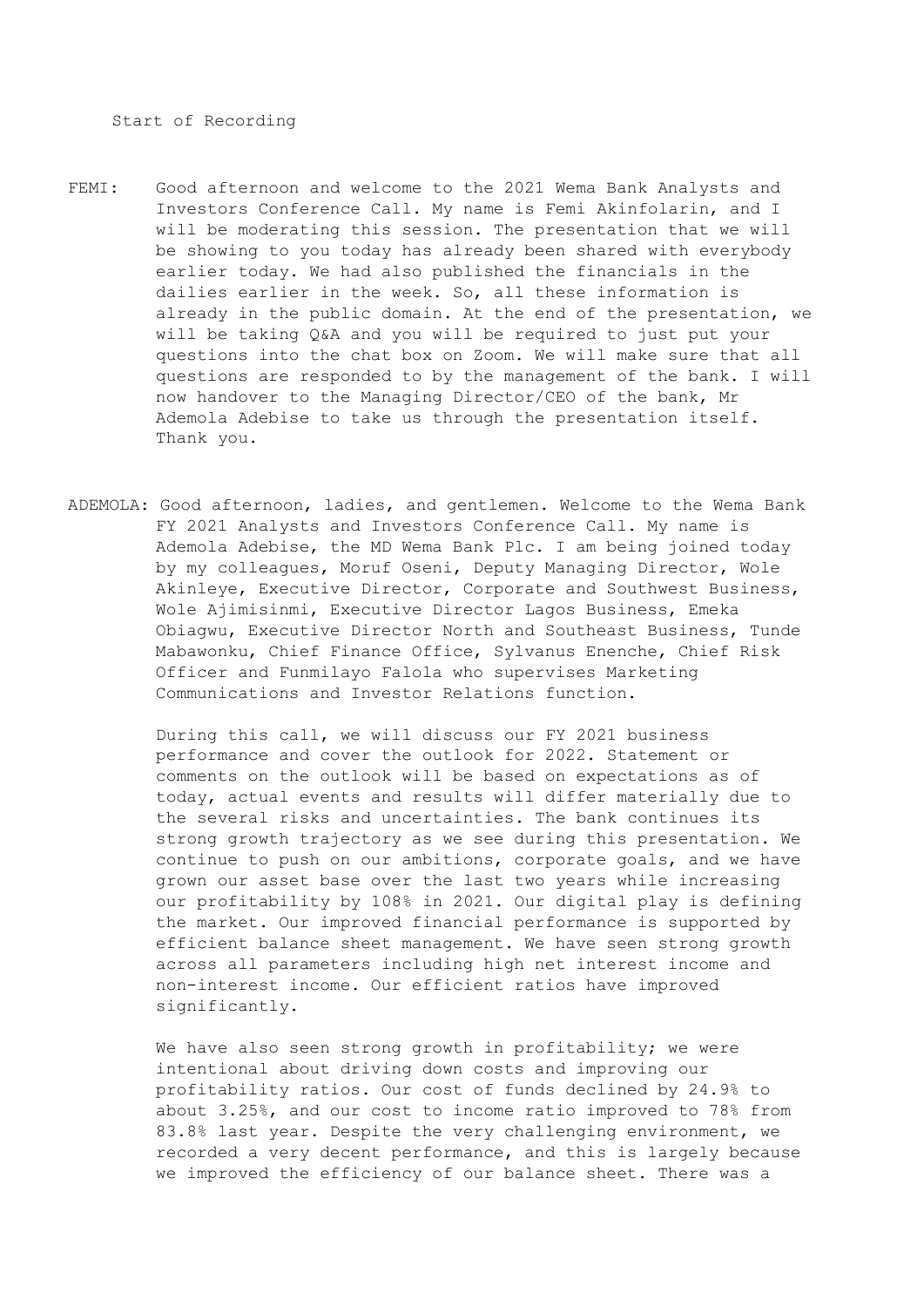growth in our loan portfolio; originations, monitoring practices and risk management have improved significantly. We continue to use data analytics to improve our decision-making. During the year we also had changes on the board, and this was in line with the corner roads. This you can see from the financial statement published. This was basically to engender diversity; to ensure that we continue to have diverse experience on the board. The digital landscape continues to be the focus, especially because of our digital heritage. We continue to improve our capabilities and offerings in this space.

We have revamped our mission and vision statements and have also come up with a new corporate strategy which aggressively focuses on digital play. The strategy is focused on eight pillars because we know these pillars are key to the growth of the bank, and to position ourselves as a place of the future to work in. Data is the new oil, and we continue data analytics. We are also focused on our people – our people are the greatest asset that we have. We also continue to focus on our back office. It is one thing to appear to be digital on the outside, but it is also important that we are digital all through to improve customer experience. We continue to do these and a lot more believing that this will eventually lead to our aspiration to be a dominant digital bank in Nigeria. At this point, I would handover to Tunde, our Chief Finance Officer, who would do a deep dive into the numbers and the facts behind the numbers. Thank you very much. Tunde.

TUNDE: Thank you very much, Sir. Good afternoon, ladies, and gentlemen. My name is Tunde Mabawonku, the CFO of Wema Bank. As Femi had said earlier, we had sent these slides. So, I will not be going slide by slide. I will just do a brief overview. The detailed financials are in slide 11-23 where you can do a deep dive. However, I will talk on four key points very quickly for you to note.

> Number one is around funding, and our strategy in 2021 was around pricing before growth. Bearing in mind all the things we saw within the regulatory landscape around debits, it was important that we focused on keeping our cost of funds down, while working on our deposit mix. We were able to get some good deposits at good pricing that enabled us drop down our cost of funds significantly. Year-on-year (YoY) we grew deposit by 15%, but we were able to keep interest expense almost at the same level. On the digital side, you can see on the slide, we got a lot better in ALAT, USSD, Agency Banking and across all platforms. We grew over 100% YoY, both on transaction count and value. Our plans only resonate around growing aggressively and dominating the payments on the digital landscape through our organic growth and our partners.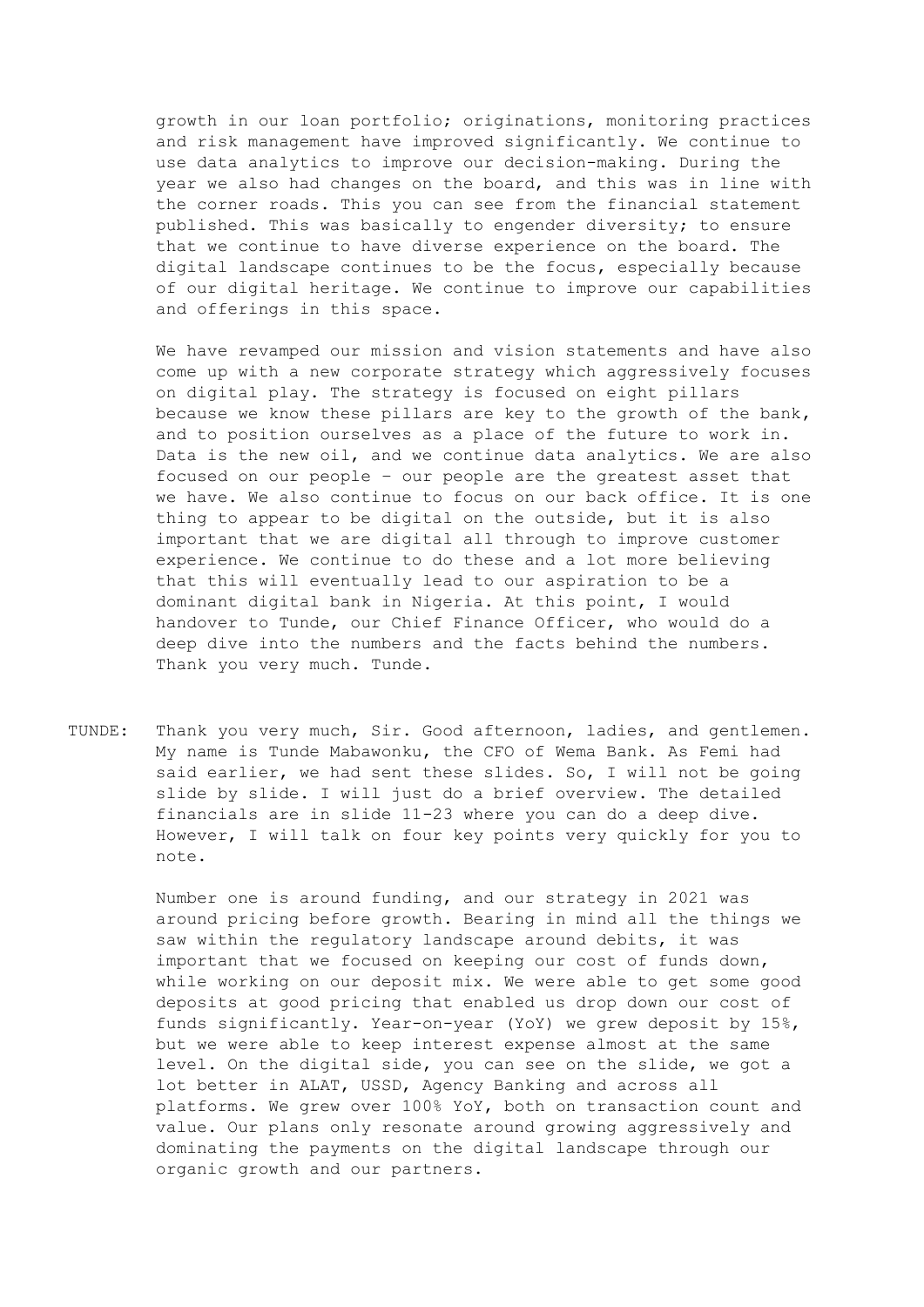The second part is on the loan book. The loan book of the bank remains diversified. We don't have concentration on any of the sectors. We grew Loan YoY around 15% and APL numbers below 5%. We took significant hit on impairments in 2020, so in 2021, we able to moderate the additional impairments taken as the loan book also got better in quality.

The third point I want to quickly mention is on revenue and expense. If you do the deep dive in numbers, you will see that revenue grew YoY largely on the back of N10 billion growth in interest income. We also had a N2-N3 billion growth on fee income. There is still some work to be done in fee income especially on the digital landscape, but as we get better with stability and using insight from data analytics to drive customer engagement, we expect to see our fee income on our platforms get a lot better. The last point is around capital. You would recall that last year we came up with a two-stage process in driving and raising capital. First was to do a scheme of reconstruction – to reconstruct the shares of the bank and get it a lot efficient from 38 billion units to 12 billion units. That process took a while, but we concluded it two weeks ago and technical suspension on our shares was lifted last week. So, the reconstruction process is done with. The next part of the process is the Rights' Issuance and is expected to start in the next one or two months. So, after Reconstruction, we get the final approval from the regulatory authorities and then we start the Rights Issuance of N40 billion. In the meantime, we have continued to accrue and retain earnings. Shareholders' funds are now inching close to the N70 billion mark. Dividend yield and payments are also improving – we have doubled the proposed dividend that is going to shareholders for their approval at the AGM.

To conclude, if you look at the numbers, we had improvement in PBT of almost a 100% YoY. Return on equity is keeping strong at 17% and we expect these numbers to continue to drive in 2022 barring any major shocks to the economy and to the industry. I will pause here and open the floor for questions and answers for those that have gone through the detailed slides. After the  $Q\&A$ , we will come back for the MD to close the conference. Thank you very much. I will hand over to the Moderator.

FEMI: Thank you very much Mr. Mabawonku. You can submit your answers in two ways. You can either type your questions in the Q&A section or you can unmute and ask your questions directly. Once again, if you have questions, kindly type them in the Q&A.

> I can see someone has already done that. "Thank you for the presentation. Please what sectors were responsible for the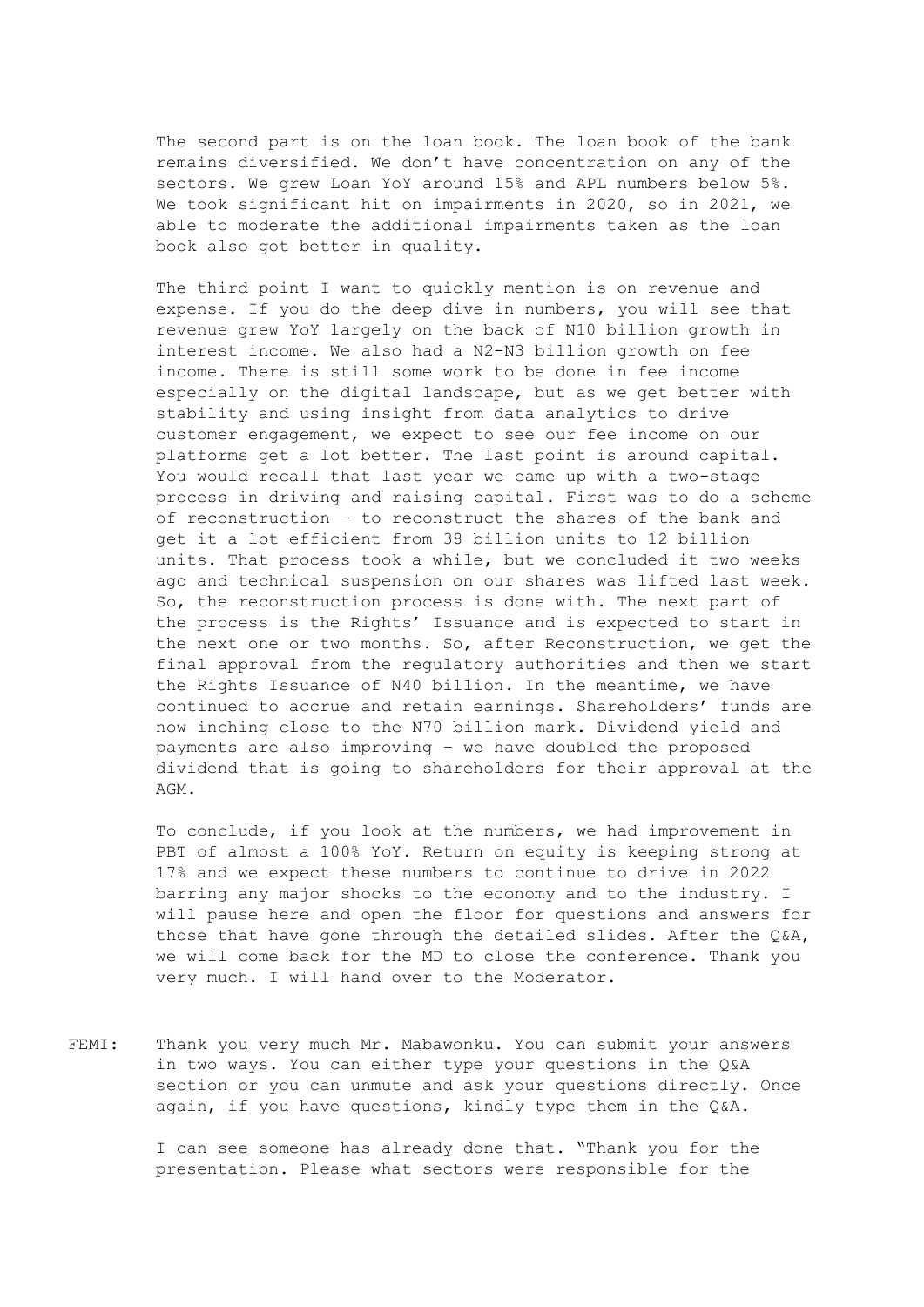increase in NPLs and how has this been managed?" from Mr Ologun.

The second question is, "Although cost to income ratio declined YoY, what is the bank doing to further reduce its cost profile?"

Can we take those two questions together? The first one being what sectors where responsible for the increase in NPL and how are we managing the increase, and then another one around cost to income ratio declining YoY and what initiatives the bank is introducing to further reduce its cost profile. We can see several other questions coming in but let us just take those first two.

TUNDE: Let me start with that and then I will yield for more questions. Please note Mr Okunriboye's hand is up, so we can take the physical ones at the next batch. Regarding the question on Cost to Income ratio, several key drivers contributed to that. First for us is revenue growth – we saw increase in net income YoY outpace the increase in Naira terms in the operating expenses. We have largely kept opex growth below inflation. One of the key areas in which we have seen growth are largely on the statutory expenses, and that is expected. So, if we grow balance sheet by 50%, AMCON levy will grow by 50%. If we grow deposit by a 100%, NDIC premium will almost certainly double by a 100%. The key drivers remain around technology in managing those costs. Digitizing processes, like the CEO mentioned, we have digitized to the outside, let's digitize on the inside. End-to-end straight processing so you don't need to carry papers from initiation to posting is done on the system. We are also looking at our physical branch network and how to migrate them to alternative solutions. We have seen what has happened to the price of AGO and the price of power in the last 3-4 months. Again, it's to look at the branches network and see what we can do to manage those costs. We plan to do that largely through technology, initiatives around energy and working with contractors/vendors on certain bulk purchases. Where there are concerns around inflation or FX, we quickly buy and lock in on the price early so we are not subjected to changes in inflation or exchange rate. Regarding the comment around the NPL, we did a further breakdown of the loan book on slide 15 or 16 (slides 18 & 19). There you will see the breakdown of the key drivers to the NPL numbers. It was a combination of NPLs within the general, that is, personal trading, and NPLs from some of the more commercial traders.

> Largely, what we have done is to keep a close eye on those customers. A number were affected by changes in exchange rate and prices, each affecting the ability to supply or execute certain contracts. There was no major sector that was the primary driver, it cuts across a number of the SBUs. Thank you. Moderator, over to you.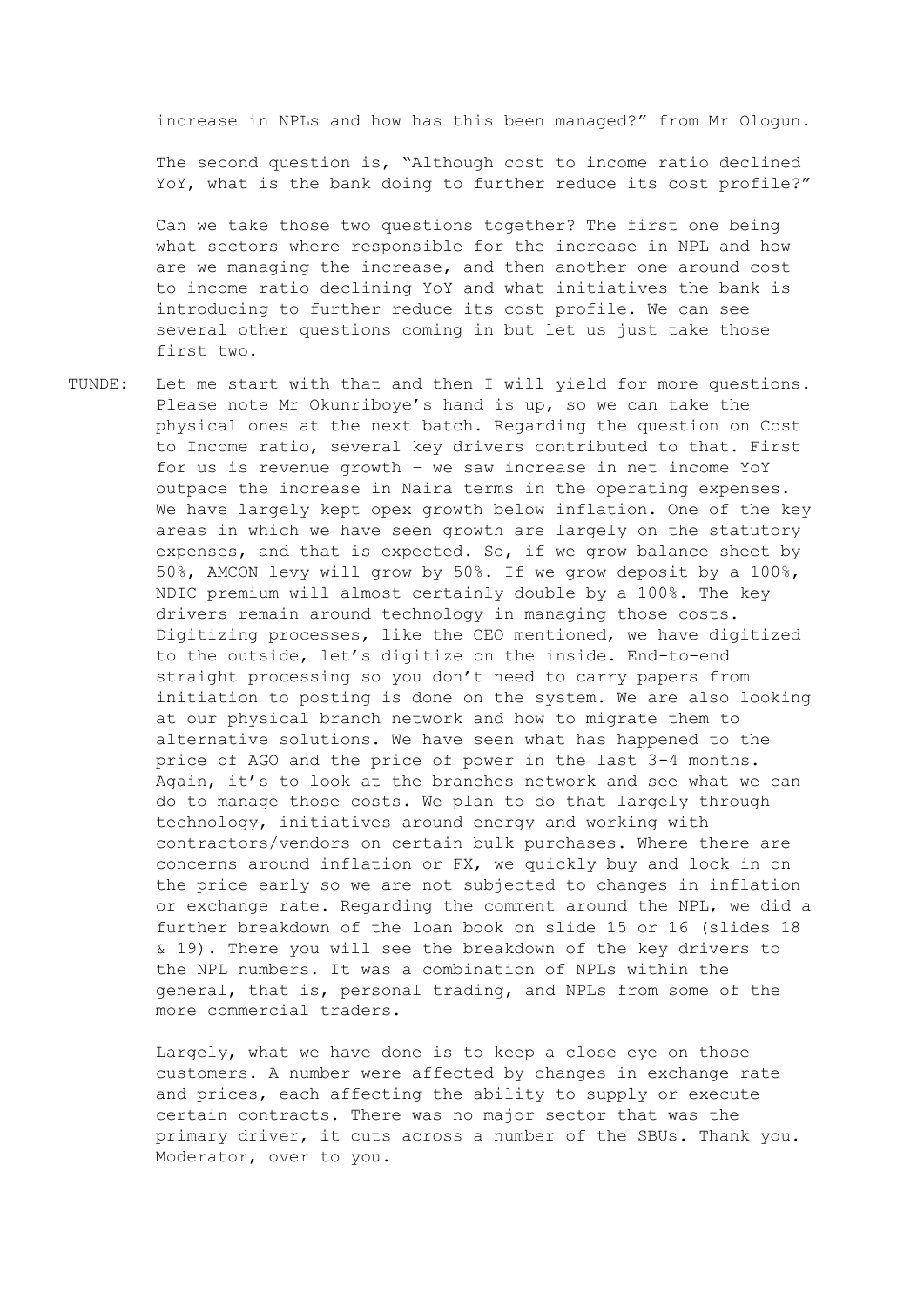- FEMI: Thank you, sir. There are quite a number of questions in the chat box, but can we take Mr Okunriboye whose hand was up earlier. Does he want to unmute his mic and ask his question before we go ahead with the Q&A? Mr Okunriboye? Let's just proceed with the other questions for now. Mr Abdulahi Muktar says "Thanks for the presentation and congrats on the results. How did the bank's restructured loans perform? Is the increase in NPLs coming from the restructured facilities?" That is the first question. Mr Dibuti Shama says "Team Wema, congrats for the successful 2021 excellent result. Please talk about NPLs and how are you managing your FX allocation?" Should I take one more so you can take all three together?
- TUNDE: Yes, please. The CRO is on standby.
- FEMI: Excellent. Another question is, "At what point do you think the fresh capital injection will be concluded?" So, three questions. One on capital injection, one on NPL and asking how we are managing the FX allocation and then, one asking if the increase in NPL is coming from the restructured facilities.
- TUNDE: Okay. We will get the CRO talk on the NPL questions to give additional colour. The CEO will come in to speak on capital and capital comments and on FX allocation. So, CRO, Sylvanus Eneche.
- SYLVANUS: Good afternoon all and thanks once again for joining the call. My name is Sylvanus Eneche and I just want to say that the increase in the NPLs were not necessarily from the restructured facilities. Indeed, what the CBN did was to grant some regulatory concessions which allowed some of these businesses that were hard hit during the COVID-19 pandemic to kind of weather the storm. What we saw, however, was that once the impact of the movement in the currency devaluation happened, a number of traders found it difficult to meet up with their commitments. So, we took a more prudent view and classified some of those accounts and as you take a deep dive into our account, you will find out that the key changes came from the trading in general commerce where we have some of those accounts. Also, we found a number of individuals and groups were challenged because of decline in their revenue during the pandemic, and we also took a prudent view to classify those. So, by and large, I would say that largely as a result of regulatory imperatives, and some of the concessions that were granted, a number of businesses were able to weather the storm. So, that is where we are. We have continued to be prudent and that is why you can see growth in the NPLs today. So, CFO do you want to quickly speak on managing the FX allocations?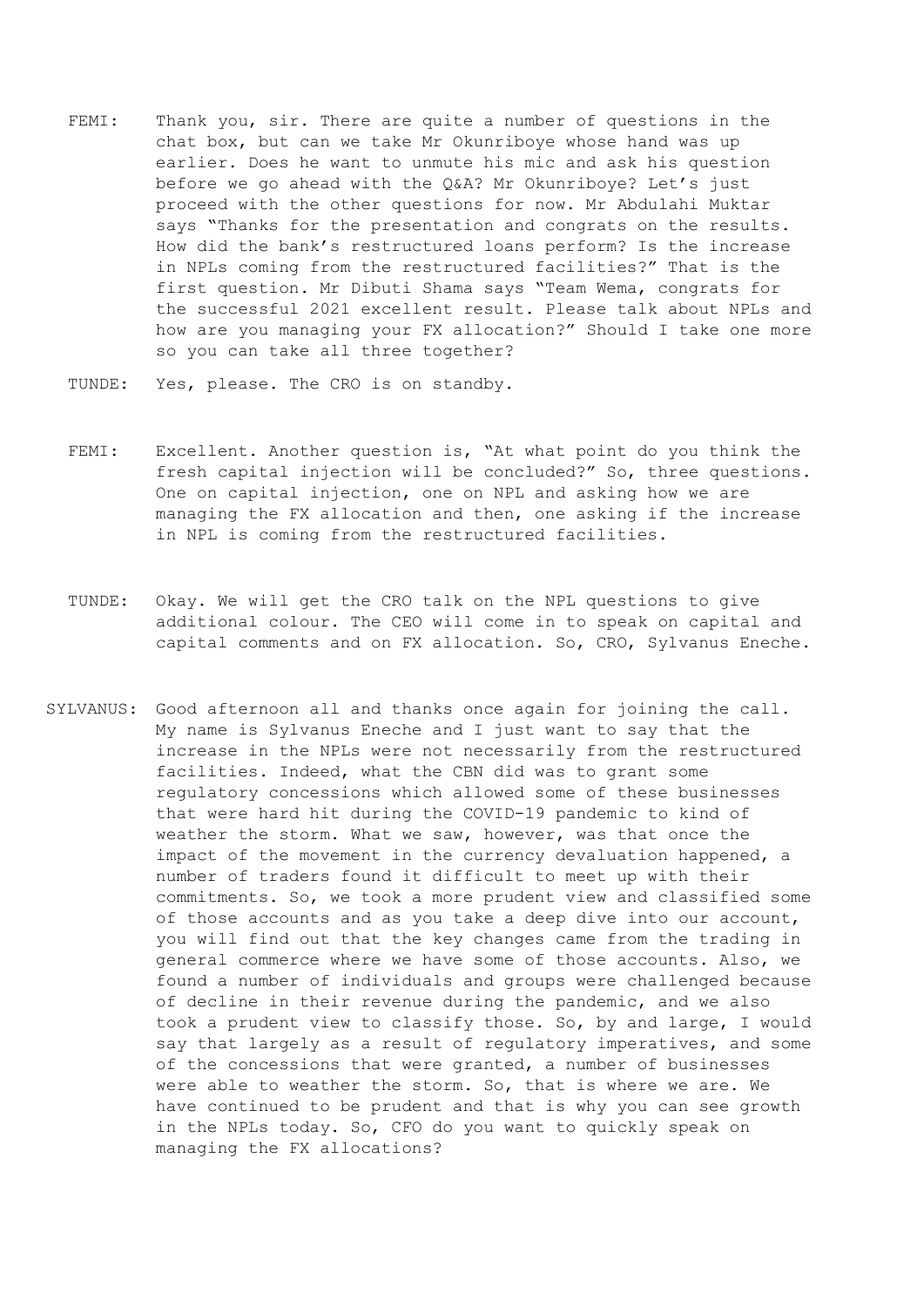- ADEMOLA: Let me come in there. Thank you very much Sylvanus. Mr Shaman, thank you for the comment. I think in terms of FX allocation and capital, I will talk about capital. We have just concluded the reconstruction and we are about to commence applying for the capital raise. We need a number of regulatory consents from various regulatory agencies to start this process. Based on our experience on the reconstruction, we reckon that we should be ready to hit the market by Q3, all things being equal. Basically, impact of capital will probably be felt around Q4. I would believe that with this, a number of the ratios will improve, even things around FX allocation will also possibly improve because of that. For FX allocations, we are all managing this as an industry. There have been several efforts by the Central Bank in helping to improve on FX available for business. We are continuously inching up in terms of FX, of course we are aware that we must grow the business. As we grow the business, the more the FX requirements. One thing we have done as a bank over the next one year is to deepen financing of our export customers. This is so that the export proceeds coming from there could be used to manage the requirements of our customers in terms of FX. That is ongoing and it has yielded a lot of results. In addition, the RT200 program of the Central Bank is also coming at the right time. We are all working assiduously to ensure that we position ourselves to be able to meet the objectives of the RT200 set by the CBN. So, those are the kinds of things that we are working on. As we speak today, we are engaging and profiling our customers, both existing and prospects, so we can increase the export potentials of our customer base with a view to reducing the impact of having to go to Central Bank to buy FX for our customers.
- FEMI: Thank you, MD. We still have a number of questions. Mr. Abdulahi Muktar comes back in to ask, "Could you please give us a sense of the bank's preparedness for Basel 3?" "When is CBN expected to mandate banks to transition to Basel 3 and reflect the standards in their reporting?". Mr. Jude says, "Were there any significant impact from the COVID-19 pandemic on the bank's operations in 2021?", and then someone else asked a question around, "Regarding balance sheet size growth, does Wema have a mind to achieve a sizeable asset size?" I wonder what a sizeable asset size is. Maybe you can clarify that.

Finally, I want to apologize to Mr. Wale Okunriboye. His mic was muted and that is why he couldn't ask his question. Could we take the first three questions, and then land on Mr. Okunriboye's question? I think he has three (3) questions also. So, the first question – When will Basel 3 transition happen? The second – were there any impact from COVID-19 in 2021, and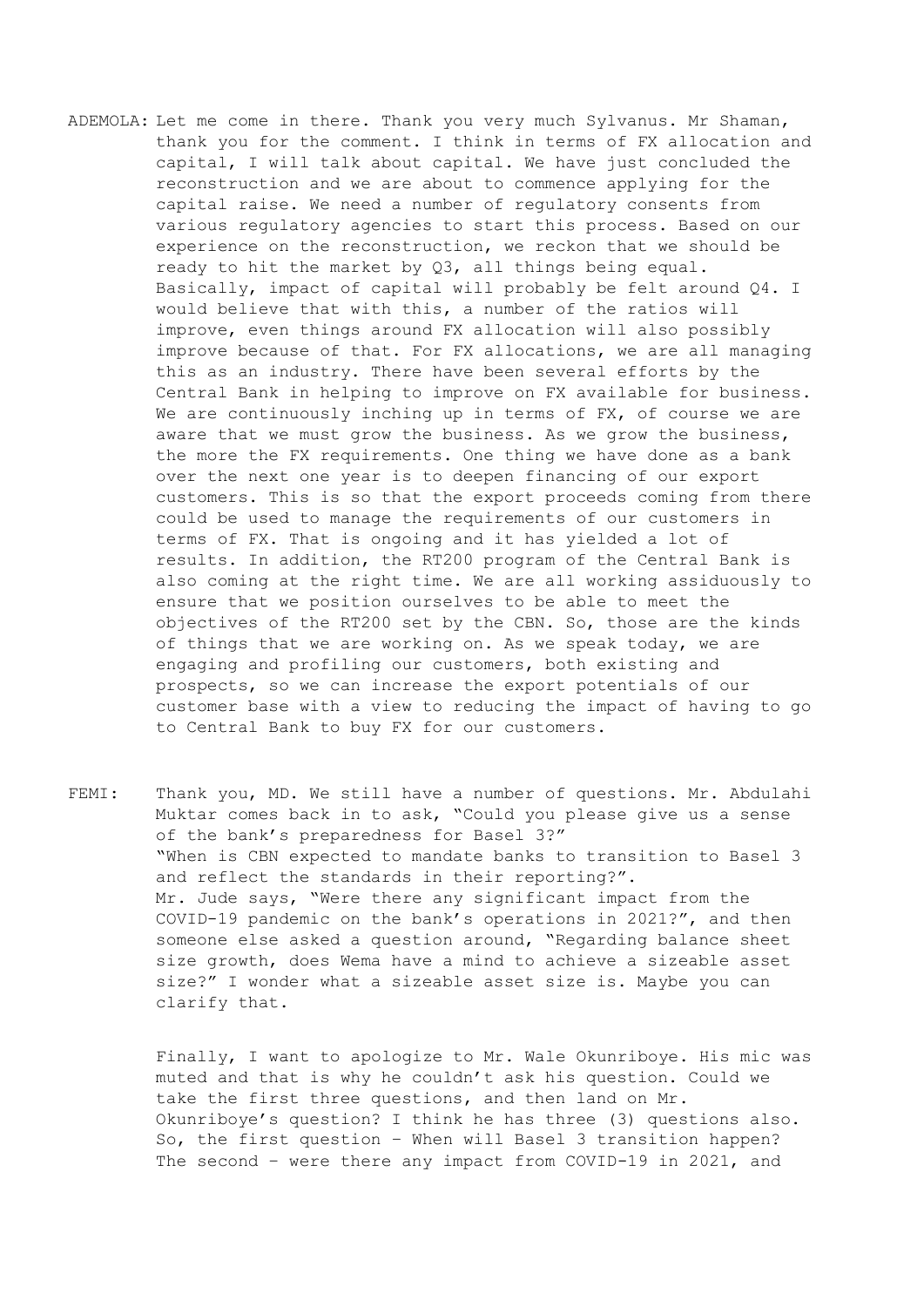the third, when will Wema Bank achieve a sizeable asset size? Thank you.

TUNDE: Okay. Let me start pending when the CRO comes on board. I will start with COVID and growth, and then we will land back on comments around Basel. The impact of COVID in 2021 was largely muted. It didn't compare with 2020, which was the main year where we had a series of lockdown. I think slowly in 2021, from the point of view of operations of the bank, we were almost back to normal. All branches and SBUs were opened, and the Head Offices and larger locations, we had to do a mixture of both remote and physical work. Regarding the impact of customer business, I think the CRO had said earlier, some of those that had certain concessions in 2020, we slowly eased them off those concessions in 2021 and they were able to do well. We did not have any major strain regarding customer obligations or exposure. So, largely, in 2021, we had gotten better in both our economy, industry and as a bank.

> Regarding the question around sizeable growth, it is always good to put in context. For us, our strategy next three years is to be dominant digital bank in Nigeria. Now what does dominance mean? It is not necessarily a function of balance sheet size. While we will strive to drive and achieve Year-on-year growth of balance sheet size, but for us it is in all those transactions. You enter an Uber today that is powered by Flutterwave that is a partner to Wema Bank. You want to pay for AirBnB today and at the backend is Wema Bank. You are paying your toll fees, at the back engine is Wema Bank. You are paying fees to the state government or taxes and what have you, at the backend is powered by a Wema wallet or a Wema facility. So, what we want to do is to dominate that payment landscape at eventually at the frontend. You will not see Wema, but it Wema that is powering a lot of those transactions and we will be everywhere. Add data and insight, we can then do a lot more customer engagement.

As per Naira and Kobo, finally, we have crossed the one trillion-naira mark with total assets. The push is that by the end of the year, deposits will also cross that mark and we will continue to inch. Once we raise additional capital, that will give us the room to scale up the loan book and do a lot more. But the future is digital, and we want to dominate through payments across the industry. Is Eneche back to take the question on Basel 3?

FEMI: Maybe we can circle back to that? But we can go ahead with Mr Okunriboye's questions, he's got three. He says, "What does your capital adequacy look like?"

SYLVANUS: Can I speak, Femi? Am I audible?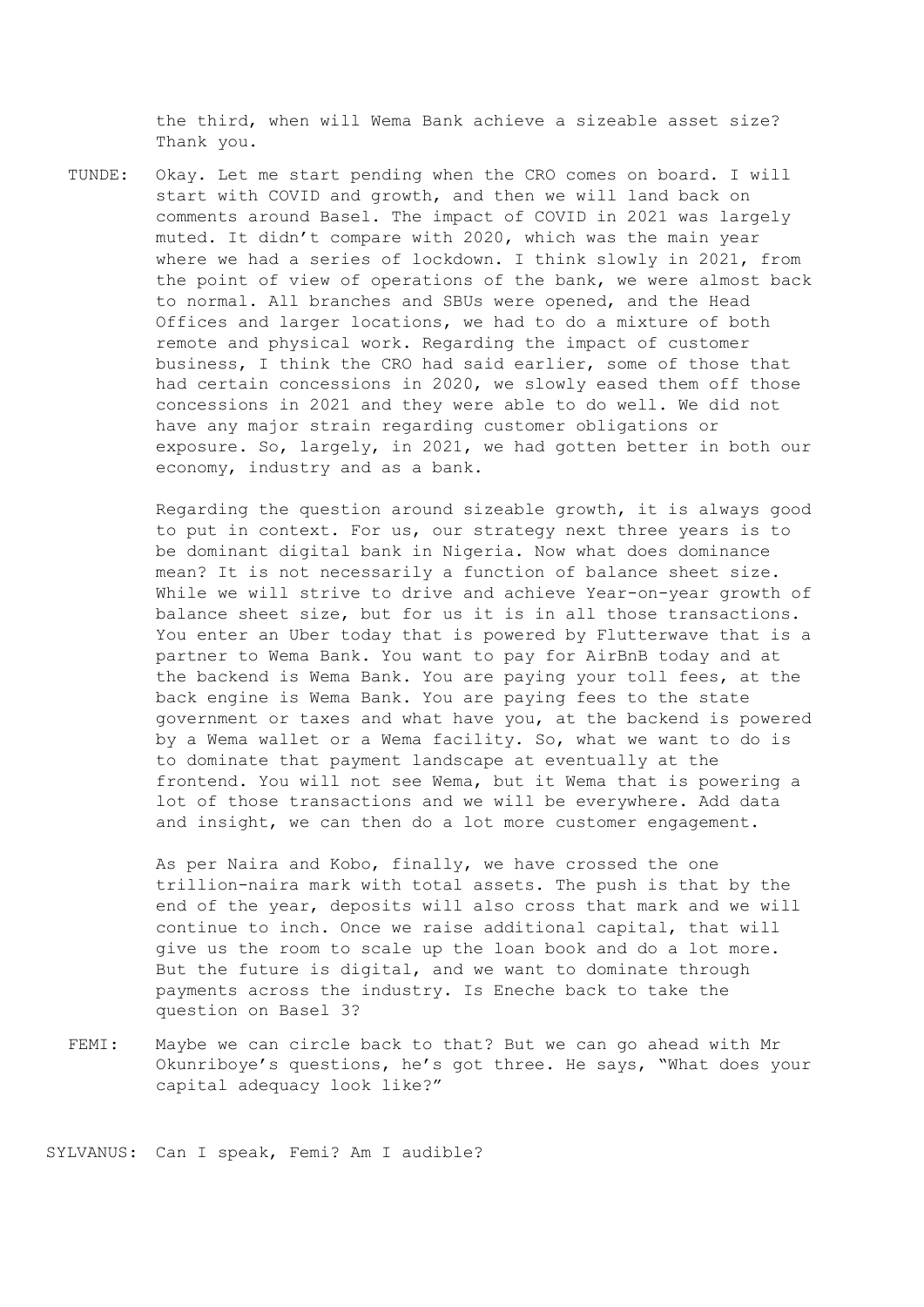FEMI: Please proceed. We can hear you.

- SYLVANUS: So, Mr Okunriboye, as regards your question on Basel 3 and reporting. The Central Bank came with some guidelines about September last year mandating all banks to do a parallel reporting with the current templates for another six months. It is expected that all these key indicators will be reported in every bank's 2022 accounts. So, yes, Basel 3 implementation is ongoing, and all banks have already started parallel reporting. The CBN is already looking at those key indices that we are reporting on - like the liquidity ratios (a deeper dive into them), and the risk treatment of our credit and regulatory capital. Indeed, it has started, and Wema Bank is meeting those reporting deadlines. Thank you.
	- FEMI: Thank you Mr Eneche. Please hold on a bit because that was Mr Abdulahi Muktar's question you just answered. Mr Okunriboye's own is actually, "What will your capital adequacy ratio look like under Basel 3?" "What would your leverage ratios look like under the same Basel 3?" Do you want to take that, or can the Chief Finance Officer take that?
- SYLVANUS: With regards to the regulatory ratios under Basel 3, we are still compliant. As you may well know, for national banks, the regulatory capital is about 10% for the capital adequacy ratio. But again, in preparation for growth under a stress scenario, that is the reason we feel it is necessary that we raise additional capital. Like the CEO and CFO might have mentioned already, we expect that this additional tier one capital should come in sometime in the third quarter of this year. That will prepare us for growing the balance sheet growing the books. So, even under Basel 3, we are meeting all the regulatory benchmarks.
	- FEMI: Excellent. Thank you very much, Mr Eneche. There are three more questions I think we can take together. Two from Mr Okunriboye and one other one.

The first question is, "What are your views around interest rates for the rest of 2022?" and "What portion of your investment security portfolio is CBN SPEBs (Special bonds, I think)?" The last question is, "Does Wema Bank plan to expand into other non-banking financial services?" I think this is a question around becoming a holding company.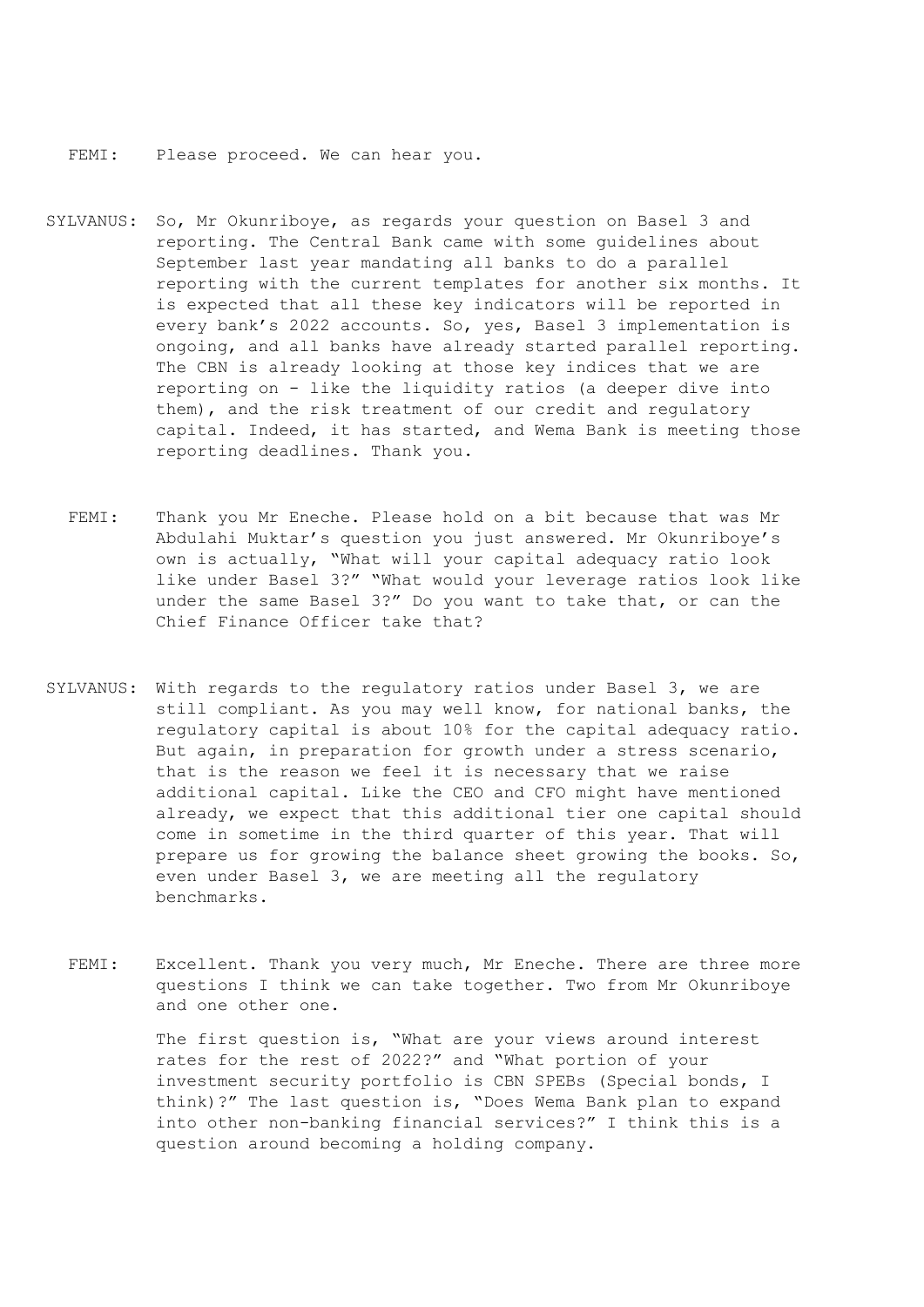- SYLVANUS: I don't know if the CFO is back on. So, CFO, do you want to take these questions? Tunde are you on?
	- TUNDE: Yes, I am. I will quickly take two of them and then the strategy one, I will yield to the MD. Questions around SPEB, if you are referring to the special treasury bills in our portfolio, we had around 80 billion of special bills in 2020, out of liquid assets of 350. So, I will say 20-25% in those special bills given in 2020. For views around interest rates in 2022, from what we have seen, we will start the year slowly and then there will be that continuous growth in interest rate. The regulatory authorities will try to keep rates down, but we are juggling a number of balls. There is the FX rate, there is inflation and there is interest rate. It is difficult to keep all three down. At the end of the day, one will have to hitch up. Unfortunately, we have seen the impact of inflation now with high energy prices, and we think invariably our outlook for interest rates will be one where they will remain elevated from the second quarter of the year. We see that trending up as we also lead into what will be an election year in 2023. So, our outlook for rates is one that rates should be elevated between now and the rest of the year. On the larger question around strategy, I will yield to the MD/CEO. On questions regarding the capital adequacy and other ratios, we had put some disclosures in the presentation and in the account, where we did a special section on Basel 3. We will share again with the people on this call. Thank you.
	- ADEMOLA: Thank you very much. Mr Okunriboye, basically, our strategy is based on organic and inorganic growth. In terms of the way we exist today, one key thing is to improve our capital base. Improving our capital base will allow us to do quite a number of things. In the first instance, the digital play for us is very key, and for us to deepen our business in that space, we need to allow ALAT to really grow. In doing that, one of the things that is possible and is part of our plan is to try to get the best out of ALAT, rather than allow it to be subsumed by the bank at the moment. Again, referring to what Femi said about Holdco, it is not about going Holdco, but we believe we will focus on things that will hold crucial value for us. We cannot pull through a Holdco at this time with our current capital structure. That is why I said a lot of things is dependent on the capital structure. Largely, we will be going in that direction and will still build around our digital play and go into other areas that speak to our digital aspirations. That is all I will say at this point.

Talking about inorganic growth, we have various discussions on the table, but of course, we will inform the market once we have a firm position. In terms of expansion and growth, we are in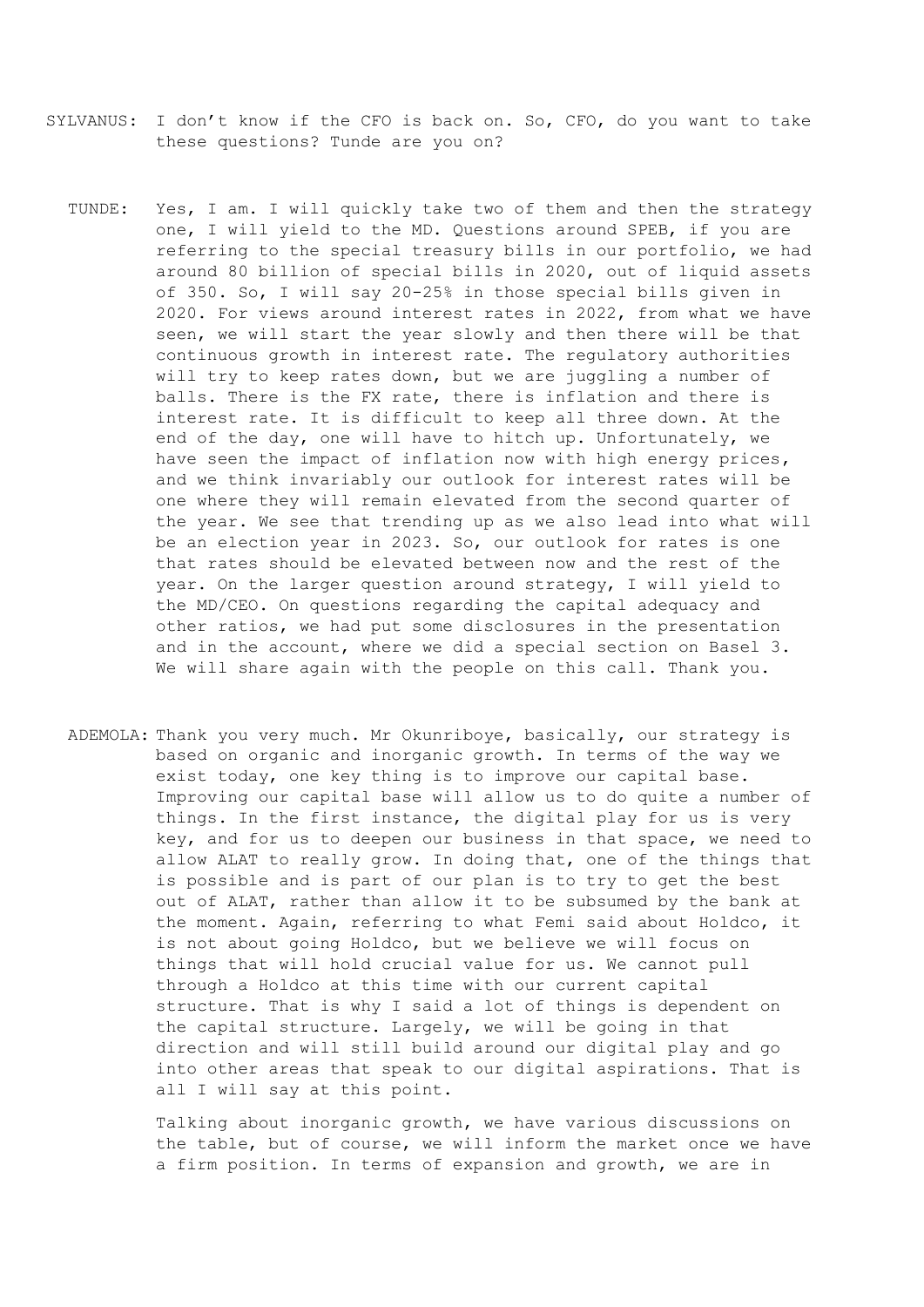partnership with Bank of Africa and several other parties outside of this space. We are a national bank, but we can also tap into the African market on the back of AGFA and PAPSS so that we can take advantage of what is going on. Digital play is beyond just operating in your geographical region, it is operating outside your geographical region in a very creative way. So, in the interim, we are having partnerships across Africa, but in the long run, we would be able to look at a more structured approach to doing this. I hope I have been able to answer your question.

- FEMI: Thank you MD. We still have quite a number of questions. I will try to get through them as quickly as possible. Funmilayo Abdulrahman wants to know what is expected for NPL ratio for 2022 and beyond. I think the Chief Risk Officer can take that. Mr Okunriboye has come back in to ask that he saw CBN fine on cryptocurrency and can the team provide more information around this fine. Then, Mr Abdulahi Muktar has come in again to say considering the uncertainties in both the Nigerian and the global market, and the recent bearish sentiments on Nigerian banks' equity, do you foresee any risk to a successful capital raise. So, three questions around NPL ratio going into the rest of the year, cryptocurrency fines and then how successful do we think the capital raise will be. Mr Okelana, we will come to your question last. I saw your comments on finally being able to get into the session. We really like the fact that you made an effort to come in. We will come to your question last. Please can we take the three questions.
- SYLVANUS: Well, I believe that some guidance would have been provided regarding revenues and our profit. With regards to NPL, we continue to maintain a very conservative stance around loan growth. We keep managing our loans to ensure that we do not go past the regulatory ratios. Yes, the environment is tough, but we do not expect there will be any significant spike in our NPL ratio come the end of the year. The business environment seems to have opened a bit this year, safe for the crisis brought on by the Russian-Ukraine crisis. Despite that, some sectors have opened again – the hospitality business is back on track. Despite the challenges with some of the nuance and the agricultural growing sectors, we still see that there has been a good harvest which has helped to calm down the growth in food inflation. We feel that all in all, the NPLs will continue to remain below the regulatory threshold. Maybe I will just take the question on the CBN cryptocurrency fine. Yes, there was a cryptocurrency fine for a number of banks. What happened was that the CBN had banned banks banking those that were into cryptocurrency. If for any reason, the CBN identified a particular trader banking with any bank, they will fine any bank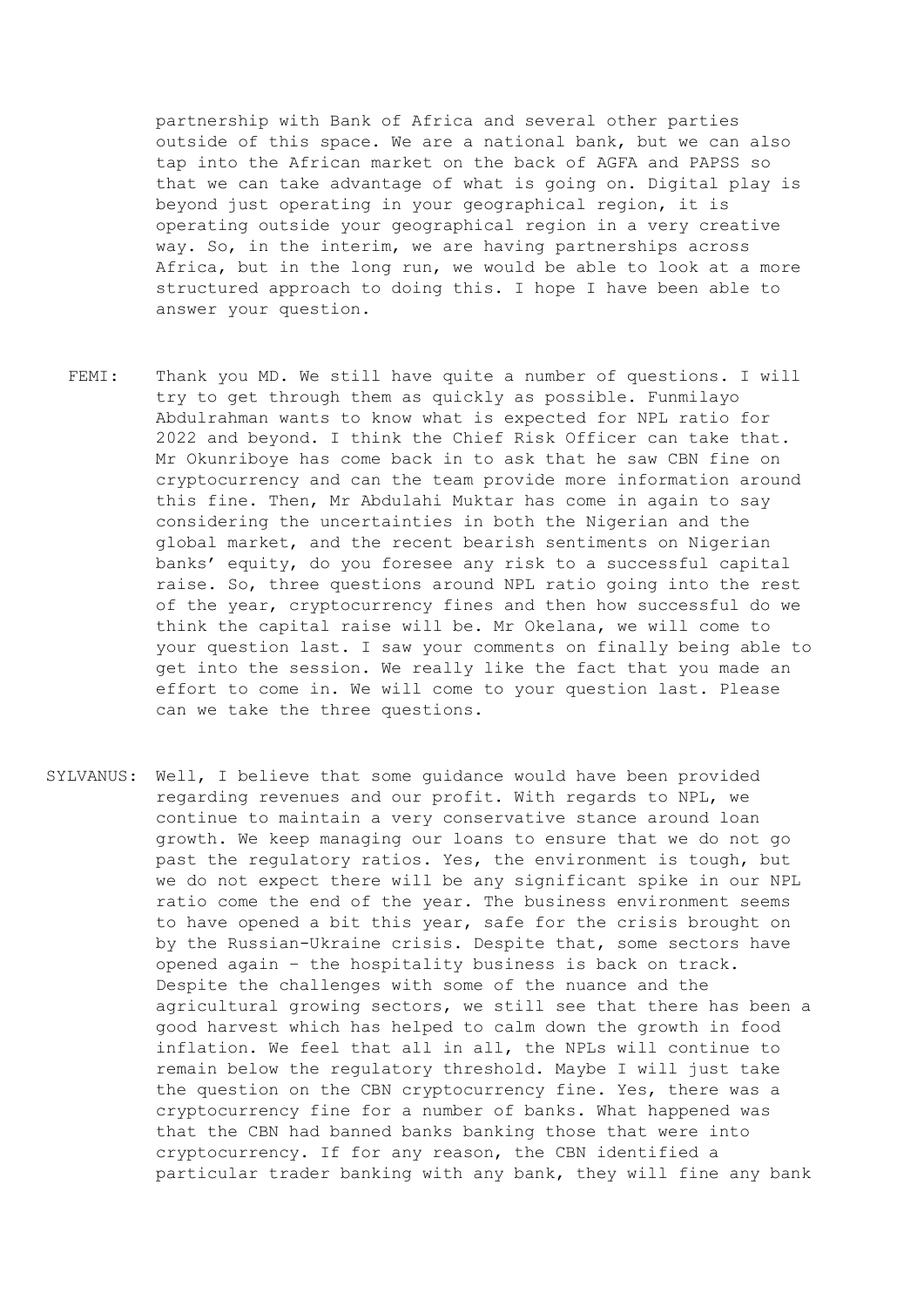that has any such name. In our case, there was one of the traders that had an account with us. It was not an active account, but the mere fact that we had that account in our system, we were fined. I think that answers the issue on the cryptocurrency. Since then, there has been a concerted effort by banks all around. So, we have come together, we have shared information and details, so there is no way that any trader or group of traders can circumvent this. If you are flagged in one bank, your account will be closed in every other bank. Thank you.

- FEMI: CFO, do you want to take the question around the bearish sentiment on Nigerian banks' equities and what do you expect for NPLs going forward? Finally, the last question will be the one from Mr Olatunde Okelana – are later likely to go beyond the national banking license? Thank you.
- TUNDE: Okay, I will just attempt some and will yield to the CEO on the larger strategic issues. On the capital, it is important to point out that we are doing a rights issuance to existing shareholders, and we have done some earlier engagement to get everyone on board. With the improved numbers, impressive results, doubling of dividend yield, shareholders are aligned and have given their commitment to participate in the process. Once we have all the final regulatory approvals, we will commence the rights issuance. Yes, we are mindful of the overall economic outlook, but given the performance and expectations for the future, we believe that interests are aligned. Also, quick comment regarding capital adequacy. For capital adequacy, we will keep adjusting as the bank scales up. What capital adequacy measures is your capital divided by your risk-weighted assets. As we grow our loan book and expand (now we are above one trillion naira in total assets and loan book of almost N500 billion), we expect that slight deep in CAR as we continue to scale up. We will keep accruing to capital through retained earnings (we have grown to N70 billion this year), and through our capital raise. Once we do those two, you will see our capital adequacy numbers again ramp up to comfortable levels. It is important to mention that the minimum required for a commercial bank of national authorization is 10%, and Wema with CAR of around 15% is still significantly ahead of that. Femi, can we then yield to the CEO for any final comment.
- FEMI: I would like to crave your indulgence. Mr Bamidele Ogunwusi has had his hand up. Maybe he can be the last question that we will take before yielding the floor. Mr Bamidele Ogunwusi, can you ask your question. Maybe he has dropped off, I am not sure. Let's handover to the MD/CEO now.